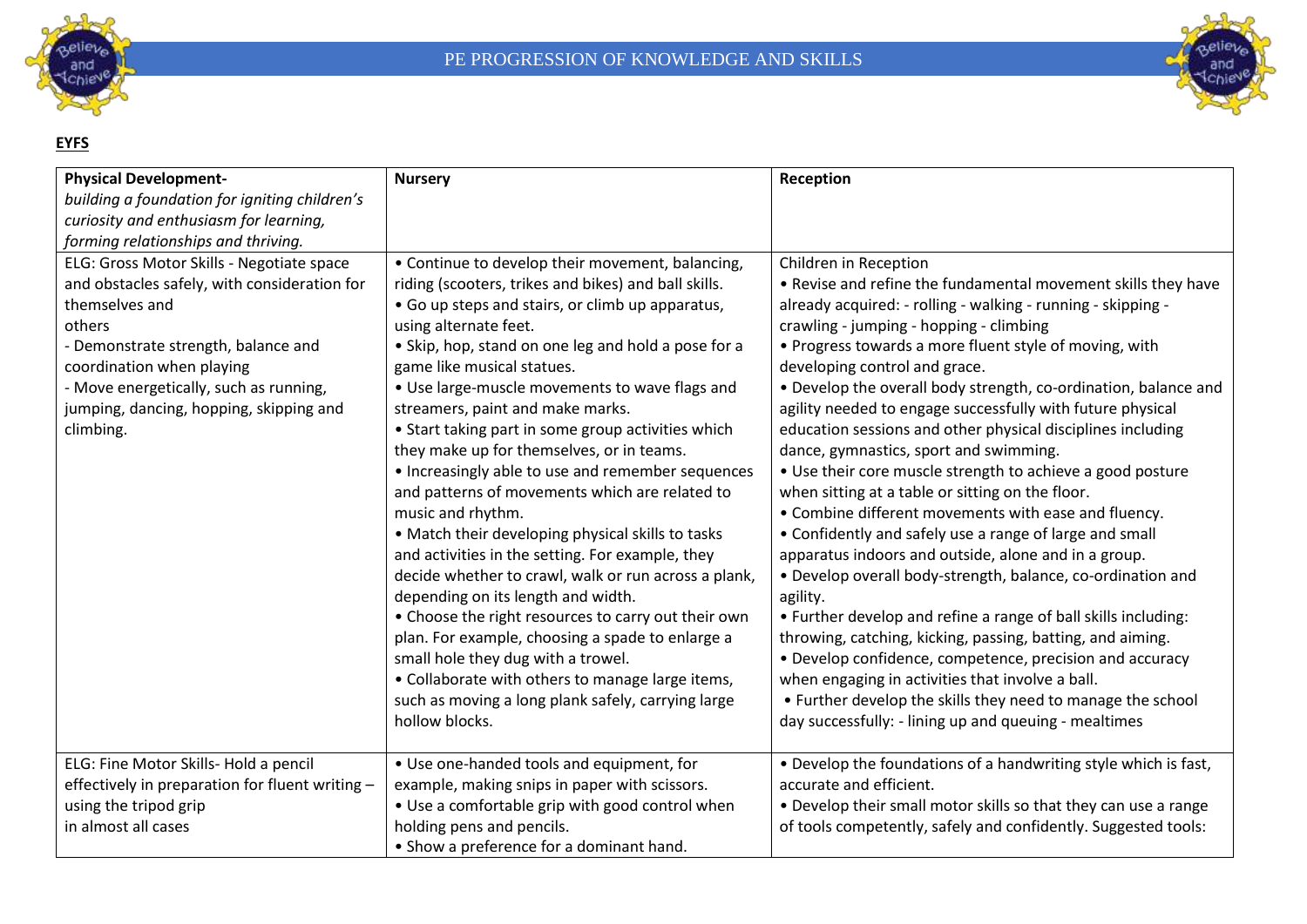



| Physical Development-                         | <b>Nursery</b>                                    | Reception                                                        |
|-----------------------------------------------|---------------------------------------------------|------------------------------------------------------------------|
| building a foundation for igniting children's |                                                   |                                                                  |
| curiosity and enthusiasm for learning,        |                                                   |                                                                  |
| forming relationships and thriving.           |                                                   |                                                                  |
| - Use a range of small tools, including       | • Be increasingly independent as they get dressed | pencils for drawing and writing, paintbrushes, scissors, knives, |
| scissors, paint brushes and cutlery           | and undressed, for example, putting coats on and  | forks and spoons.                                                |
| - Begin to show accuracy and care when        | doing up zips.                                    |                                                                  |
| drawing.                                      |                                                   |                                                                  |

#### **Key Stage 1**

|                                                                                                                                                                                                          | Year 1                                                                                                                                                                                                                                                                                                                                                                                                                                                                                                                                                                                                                                                                                                                                                                                                                                                                                                                                                                                                                                                                                                                                   | Year <sub>2</sub>                                                                                                                                                                                                                                                                                                                                                                                                                                                                                                                                                                                                                                                                                                                                                                                                                                                                                                                                                                                                                                                                                                                                                                          |
|----------------------------------------------------------------------------------------------------------------------------------------------------------------------------------------------------------|------------------------------------------------------------------------------------------------------------------------------------------------------------------------------------------------------------------------------------------------------------------------------------------------------------------------------------------------------------------------------------------------------------------------------------------------------------------------------------------------------------------------------------------------------------------------------------------------------------------------------------------------------------------------------------------------------------------------------------------------------------------------------------------------------------------------------------------------------------------------------------------------------------------------------------------------------------------------------------------------------------------------------------------------------------------------------------------------------------------------------------------|--------------------------------------------------------------------------------------------------------------------------------------------------------------------------------------------------------------------------------------------------------------------------------------------------------------------------------------------------------------------------------------------------------------------------------------------------------------------------------------------------------------------------------------------------------------------------------------------------------------------------------------------------------------------------------------------------------------------------------------------------------------------------------------------------------------------------------------------------------------------------------------------------------------------------------------------------------------------------------------------------------------------------------------------------------------------------------------------------------------------------------------------------------------------------------------------|
| <b>Curriculum Statement</b>                                                                                                                                                                              | Knowledge and Skills                                                                                                                                                                                                                                                                                                                                                                                                                                                                                                                                                                                                                                                                                                                                                                                                                                                                                                                                                                                                                                                                                                                     | Knowledge and skills                                                                                                                                                                                                                                                                                                                                                                                                                                                                                                                                                                                                                                                                                                                                                                                                                                                                                                                                                                                                                                                                                                                                                                       |
| Master basic movements<br>including running, jumping,<br>throwing and catching, as well<br>as developing balance, agility<br>and co-ordination, and begin<br>to apply these in a range of<br>activities. | Knowledge Position, direction and movement can be described using<br>the words top, middle, bottom, in front of, above, between,<br>around, near, close, far, up, down, turn, forwards, backwards,<br>inside, outside, left and right. There are different ways of travelling<br>to get from one place to another, such as walking, jogging, skipping<br>or jumping.<br>skill Follow a simple route around the school grounds or a given<br>outdoor space.<br><b>Athletics Processes</b><br>Knowledge Running involves keeping your head up, pumping your<br>arms and lifting your knees. Jumping involves starting in a crouch,<br>swinging your arms behind your body, taking off on both feet and<br>landing with bent knees. Throwing involves looking where you<br>want the ball to go, stepping forward on one foot, pulling the ball<br>back with the other hand and then pushing the ball forwards,<br>letting go in front of you. Catching involves watching the ball and<br>grasping it tightly with both hands.<br>skill Practice basic running, jumping, throwing and catching<br>techniques.<br><b>Gymnastics Processes</b> | Knowledge Obstacles can be overcome by moving into spaces around,<br>over, under or through them.<br>skill Move over, under and through spaces and obstacles outdoors.<br><b>Athletics Processes</b><br>Knowledge Techniques in running, jumping, throwing and catching can<br>be developed and modified to improve performance.<br>skill Develop and modify running, jumping, throwing and catching<br>techniques to make outcomes more successful, with increasing<br>balance, agility and coordination.<br>П<br><b>Gymnastics Processes</b><br>Knowledge Two or more different body shapes, performed and held in a<br>steady position one after the other, are called a sequence of linked<br>balances. Different body parts can support a balance. Body shapes can<br>include a star, straight line, bridge, arch, tuck and crab.<br>skill Demonstrate a sequence of linked balances, creating a variety of<br>body shapes.<br><b>Sending and striking Processes</b><br>Knowledge There are different ways to send an object from one place to<br>another, such as patting, throwing, rolling and kicking.<br>skill Confidently send or receive an object, such as a beanbag or ball. |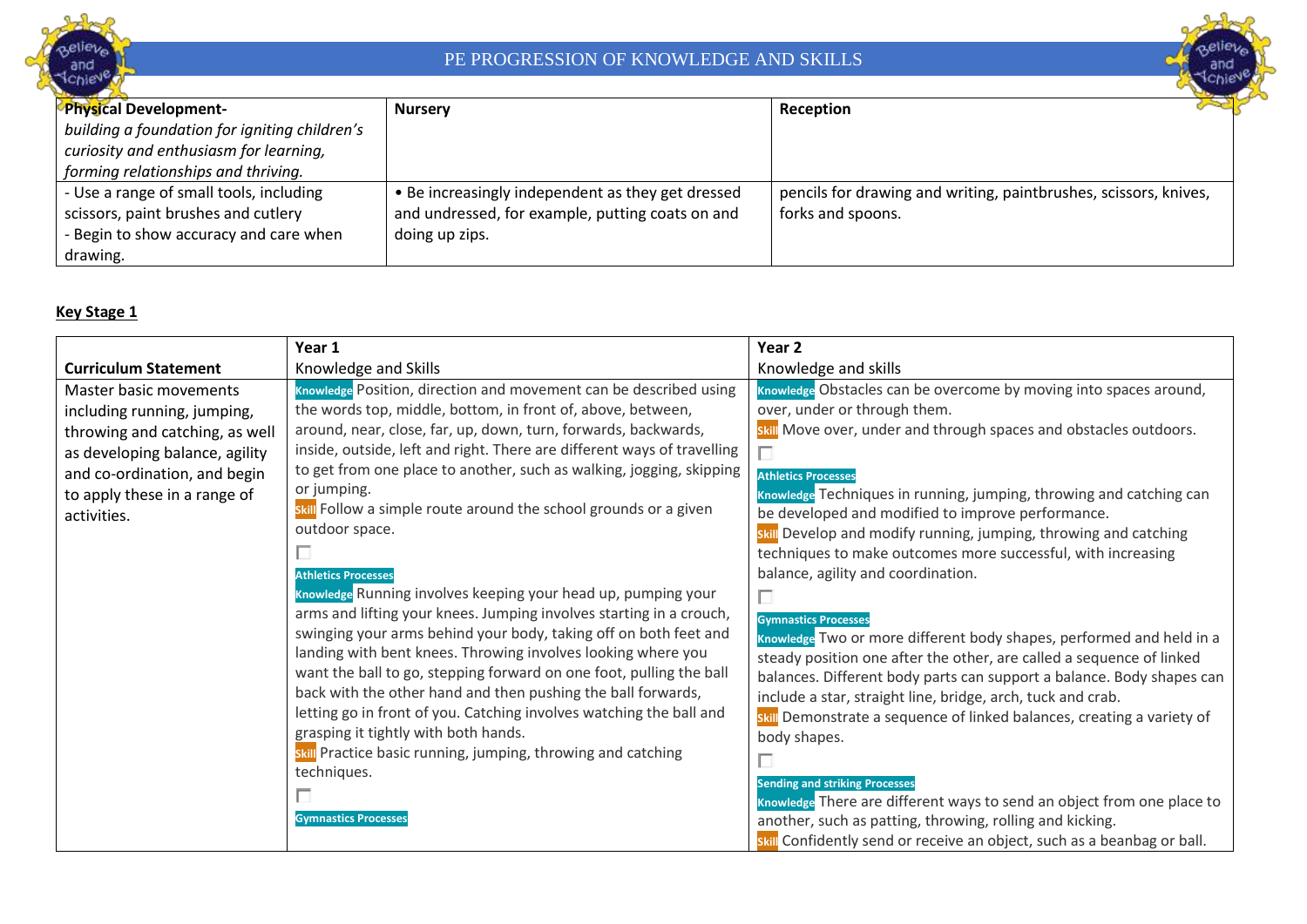



|                                                                                         | Knowledge Balancing means holding the body steady without<br>wobbling or falling. Using space safely means showing awareness<br>of other people and obstacles in the setting.<br>skill Demonstrate agility, balance, control and coordination when<br>moving or balancing, performing basic sequences that use space<br>safely.<br>П<br><b>Sending and striking Processes</b><br>Knowledge Patting involves tapping a ball with open hands. Throwing<br>involves sending a ball through the air using the hands and arms.<br>Kicking involves sending a ball along the ground by striking it with a<br>foot. Stopping a ball involves using a part of the body to prevent<br>the ball from moving. Catching involves grasping a ball in two<br>hands after it has been thrown or kicked.<br>skill Pat, throw, kick, stop and catch a ball. |                                                                                                                                                                                                                                                                                                                                                                                                                                       |
|-----------------------------------------------------------------------------------------|--------------------------------------------------------------------------------------------------------------------------------------------------------------------------------------------------------------------------------------------------------------------------------------------------------------------------------------------------------------------------------------------------------------------------------------------------------------------------------------------------------------------------------------------------------------------------------------------------------------------------------------------------------------------------------------------------------------------------------------------------------------------------------------------------------------------------------------------|---------------------------------------------------------------------------------------------------------------------------------------------------------------------------------------------------------------------------------------------------------------------------------------------------------------------------------------------------------------------------------------------------------------------------------------|
| Participate in team games,<br>developing simple tactics for<br>attacking and defending. | Knowledge Rules are instructions that guide how a game should be<br>played. Everyone playing the game must follow the rules to make<br>it fair.<br>skill Participate in simple playground games, following the rules.                                                                                                                                                                                                                                                                                                                                                                                                                                                                                                                                                                                                                      | Knowledge A tactic is an action, such as passing the ball to a team<br>member who is closer to the net, that helps the team to achieve<br>something. Team members work together towards a shared goal,<br>such as scoring points.<br>skill Play simple team games, understanding the rules and developing<br>basic tactics to score points.                                                                                           |
| Perform dances using simple<br>movement patterns.                                       | Knowledge Different parts of the body can be used to create<br>movements, such as stepping, stretching, skipping or crouching.<br>Two or more movements can be ordered to create a movement<br>pattern.<br>skill Copy, create and remember simple movement patterns,<br>showing awareness of rhythm.                                                                                                                                                                                                                                                                                                                                                                                                                                                                                                                                       | Knowledge Movements can be performed along different pathways<br>(straight, curved or zigzag), levels, speeds and directions. This can help<br>performers to express different ideas, emotions or feelings. For<br>example, if creating a dance about a storm, movements may be fast,<br>with lots of changes of direction.<br>skill Perform movements to express ideas, emotions or feelings,<br>varying level, speed and direction. |
| Develop competence to excel<br>in a broad range of physical<br>activities.              | Knowledge Words, such as exciting, brilliant, bouncy and fast can be<br>used to describe feelings, movements and actions.<br>skill Comment on their own or others' performance, routine or<br>game.                                                                                                                                                                                                                                                                                                                                                                                                                                                                                                                                                                                                                                        | Knowledge Improve means to get better at doing something.<br>Performance in PE can be described using different vocabulary, such<br>as tried hard, found it a challenge, listened carefully and could<br>improve.<br>skill Use appropriate vocabulary to comment on performance and<br>opportunities for improvement.                                                                                                                 |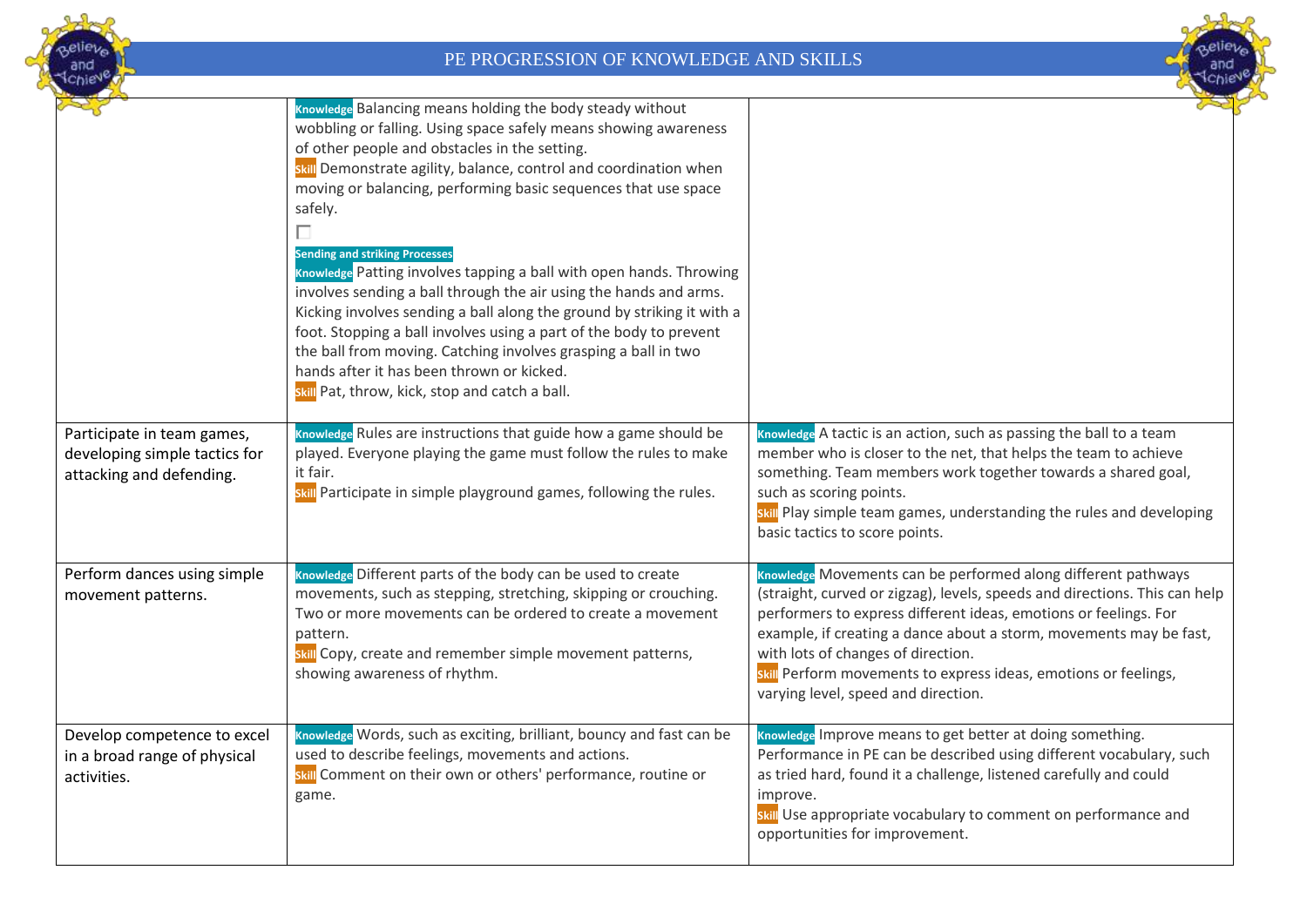



| Engage in competitive sports | Knowledge Blocks, measuring sticks and trundle wheels can be used | Knowledge Skills are learned in PE and then improved by practising   |
|------------------------------|-------------------------------------------------------------------|----------------------------------------------------------------------|
| and activities.              | to measure how far something has travelled in metres and          | (doing something over and over again to become better). Information  |
|                              | centimetres. Counting aloud or using a timer can tell us how fast | can be collected over time to show how practice improves             |
|                              | something has travelled in minutes and seconds.                   | performance.                                                         |
|                              | skill Record achievement in running, jumping and throwing         | skill Collect data over time to show how repetition improves overall |
|                              | activities by measuring how fast or far something has travelled.  | performance.                                                         |
|                              |                                                                   |                                                                      |

#### **Key Stage 2**

|                                  | Year 3                           | Year 4                                  | Year 5                                | Year 6                                |
|----------------------------------|----------------------------------|-----------------------------------------|---------------------------------------|---------------------------------------|
| <b>Curriculum Statement</b>      | Knowledge and Skills             | Knowledge and Skills                    | Knowledge and Skills                  | Knowledge and Skills                  |
| Use running, jumping, throwing   | <b>Knowledge Competing means</b> | Knowledge Competitive games,            | Knowledge Power is the amount         | Knowledge Control, speed, strength    |
| and catching in isolation and in | trying to win or achieve         | such as badminton, basketball           | of force a muscle creates             | and stamina are skills that can be    |
| combination.                     | something that others are also   | and football, involve two players       | against a resistance. It helps        | developed over time through           |
|                                  | trying to achieve, such as       | or teams playing against one            | athletes to hit, tackle and           | practice and training. By working     |
|                                  | scoring a goal. Competing        | another, where one player or            | throw. Stamina is the physical        | on these skills, performance in       |
|                                  | effectively as a team involves   | team wins and the other loses.          | and mental ability to do              | running, jumping and throwing         |
|                                  | listening to others, sharing     | Competitive games require the           | something difficult for a long        | should improve.                       |
|                                  | personal ideas, encouraging      | use of different attack and             | period of time. Power and             | skill Demonstrate a high level of     |
|                                  | each other and using             | defence tactics.                        | stamina are developed over            | control, speed, strength and          |
|                                  | appropriate tactics.             | skill Play a well-known or              | time by carrying out regular          | stamina when running, jumping         |
|                                  | skill Compete in a team game,    | invented competitive game,              | exercise, which strengthens           | and throwing, in isolation and        |
|                                  | communicating with others and    | communicating with others, and          | muscles, increases fitness and        | combination, and suggest ways to      |
|                                  | using tactics.                   | developing and using team               | can improve skills and                | improve performance.                  |
|                                  |                                  | tactics.                                | techniques.                           |                                       |
|                                  | <b>Athletics Processes</b>       | П                                       | skill Understand how power and        | <b>Sending and striking Processes</b> |
|                                  | Knowledge A range of techniques  | <b>Athletics Processes</b>              | stamina are developed and how         | Knowledge When engaged in a           |
|                                  | can be used to throw, run and    | <b>Knowledge Running long distances</b> | this improves performance.            | competitive game that involves        |
|                                  | jump with increasing accuracy    | requires endurance (the ability         | П                                     | sending and receiving a ball, there   |
|                                  | and competence. For example,     | to keep doing something difficult       | <b>Sending and striking Processes</b> | are some fundamental ball skills      |
|                                  | overarm throwing is useful for   | for a long time), stamina (a good       | Knowledge Striking, fielding and      | and some that are specific to the     |
|                                  | throwing over long distances     | level of fitness) and pace-setting      | racket skills are used when           | game. Precision can be                |
|                                  | and can be improved using a      | (not running too fast too soon).        | playing different sports, such as     | demonstrated when sending the         |
|                                  | range of techniques, such as     | Sprinting requires muscle power,        | tennis, rounders and cricket. All     | ball if it reaches the intended       |
|                                  | standing sideways to the target  |                                         |                                       | player or target. Precision can be    |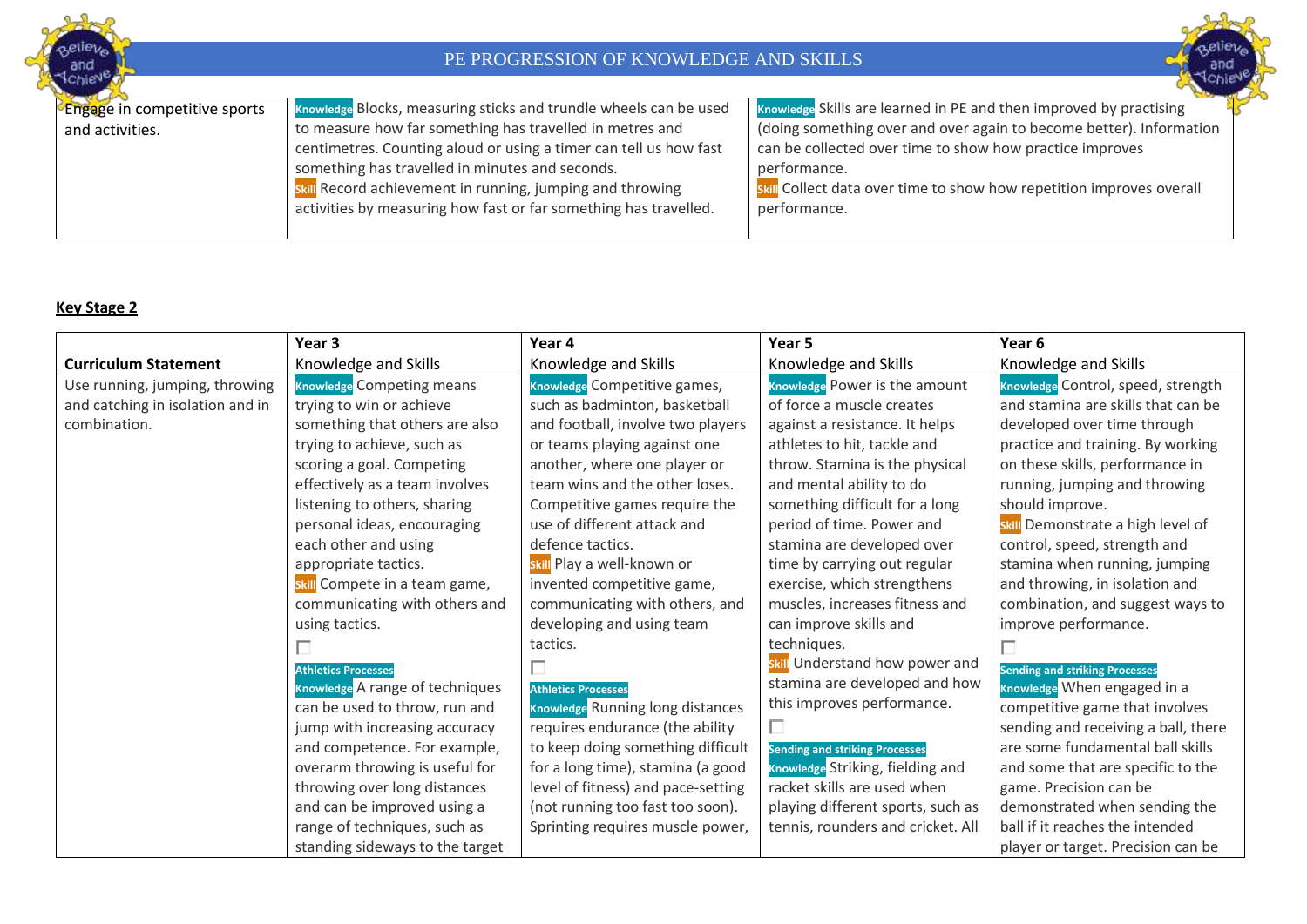



|                                                                                                                                                                                                                                         | Year 3                                                                                                                                                                                                                                                                                                                                                                                                                                                                                                                                                                                                                                   | Year 4                                                                                                                                                                                                                                                                                                                                                                                                                                                                                                                                                                                                                                                        | Year 5                                                                                                                                                                                                                                                                                                                                                                                                            | Year <sub>6</sub>                                                                                                                                                                                                                                                                                                                                                                                                      |
|-----------------------------------------------------------------------------------------------------------------------------------------------------------------------------------------------------------------------------------------|------------------------------------------------------------------------------------------------------------------------------------------------------------------------------------------------------------------------------------------------------------------------------------------------------------------------------------------------------------------------------------------------------------------------------------------------------------------------------------------------------------------------------------------------------------------------------------------------------------------------------------------|---------------------------------------------------------------------------------------------------------------------------------------------------------------------------------------------------------------------------------------------------------------------------------------------------------------------------------------------------------------------------------------------------------------------------------------------------------------------------------------------------------------------------------------------------------------------------------------------------------------------------------------------------------------|-------------------------------------------------------------------------------------------------------------------------------------------------------------------------------------------------------------------------------------------------------------------------------------------------------------------------------------------------------------------------------------------------------------------|------------------------------------------------------------------------------------------------------------------------------------------------------------------------------------------------------------------------------------------------------------------------------------------------------------------------------------------------------------------------------------------------------------------------|
| <b>Curriculum Statement</b>                                                                                                                                                                                                             | Knowledge and Skills                                                                                                                                                                                                                                                                                                                                                                                                                                                                                                                                                                                                                     | Knowledge and Skills                                                                                                                                                                                                                                                                                                                                                                                                                                                                                                                                                                                                                                          | Knowledge and Skills                                                                                                                                                                                                                                                                                                                                                                                              | Knowledge and Skills                                                                                                                                                                                                                                                                                                                                                                                                   |
|                                                                                                                                                                                                                                         | and pulling the throwing arm<br>back behind the head.<br>skill Demonstrate a broader<br>range of throwing, running and<br>jumping techniques, in isolation<br>or combination, with improving<br>accuracy and competence.<br>П<br><b>Sending and striking Processes</b><br>Knowledge Different techniques<br>are used when passing, batting,<br>dribbling, travelling with or<br>striking a ball and are specific to<br>an activity or a sport, such as<br>hockey, football or rounders.<br>skill Use different techniques to<br>pass, bat, dribble, travel with<br>and strike a ball with some<br>control, coordination and<br>accuracy. | speed and short bursts of<br>energy.<br>skill Run a range of distances,<br>varying pace and for extended<br>periods.<br>$\Box$<br><b>Sending and striking Processes</b><br><b>Knowledge</b> Striking and fielding<br>games are activities in which<br>players strike an object and run<br>to a particular area to score<br>points. Fielders try to stop the<br>other team from scorning by<br>retrieving and returning the ball.<br>Specific throwing, catching,<br>striking and fielding skills are<br>required in particular sports,<br>such as bowling a ball overarm in<br>cricket.<br>skill Throw, catch, strike and field<br>with control and accuracy. | of these are required to enable<br>a player to score points.<br>skill Use striking, fielding and<br>racket skills confidently and<br>consistently.                                                                                                                                                                                                                                                                | demonstrated when receiving a<br>ball by a player moving position or<br>changing height to catch a ball that<br>is intended for them.<br>skill Use ball skills confidently and<br>with some precision in a wide<br>variety of competitive games.                                                                                                                                                                       |
| Play competitive games,<br>modified where appropriate<br>(for example, badminton,<br>basketball, cricket, football,<br>hockey, netball, rounders and<br>tennis), and apply basic<br>principles suitable for attacking<br>and defending. | <b>Knowledge Competing means</b><br>trying to win or achieve<br>something that others are also<br>trying to achieve, such as<br>scoring a goal. Competing<br>effectively as a team involves<br>listening to others, sharing<br>personal ideas, encouraging<br>each other and using<br>appropriate tactics.<br>skill Compete in a team game,<br>communicating with others and<br>using tactics.                                                                                                                                                                                                                                           | Knowledge Competitive games,<br>such as badminton, basketball<br>and football, involve two players<br>or teams playing against one<br>another, where one player or<br>team wins and the other loses.<br>Competitive games require the<br>use of different attack and<br>defence tactics.<br>skill Play a well-known or<br>invented competitive game,<br>communicating with others, and<br>developing and using team<br>tactics.                                                                                                                                                                                                                               | Knowledge A range of rules and<br>tactics are used in competitive<br>games. Competitive games have<br>rules for conduct, scoring,<br>positioning, the number of<br>players and equipment.<br>Competitive games have tactics<br>specific to the sport.<br>Coordination is when the parts<br>of the body work together<br>effectively. Control is being able<br>to direct the body to perform<br>precise movements. | <b>Knowledge</b> Attack and defence tactics<br>can be developed and refined in<br>several ways, such as through<br>practice and coaching, watching<br>competitive games being played by<br>others, asking questions and<br>listening to feedback.<br>skill Develop and refine strategies<br>and tactics for attacking and<br>defending during competitive team<br>games.<br>П<br><b>Sending and striking Processes</b> |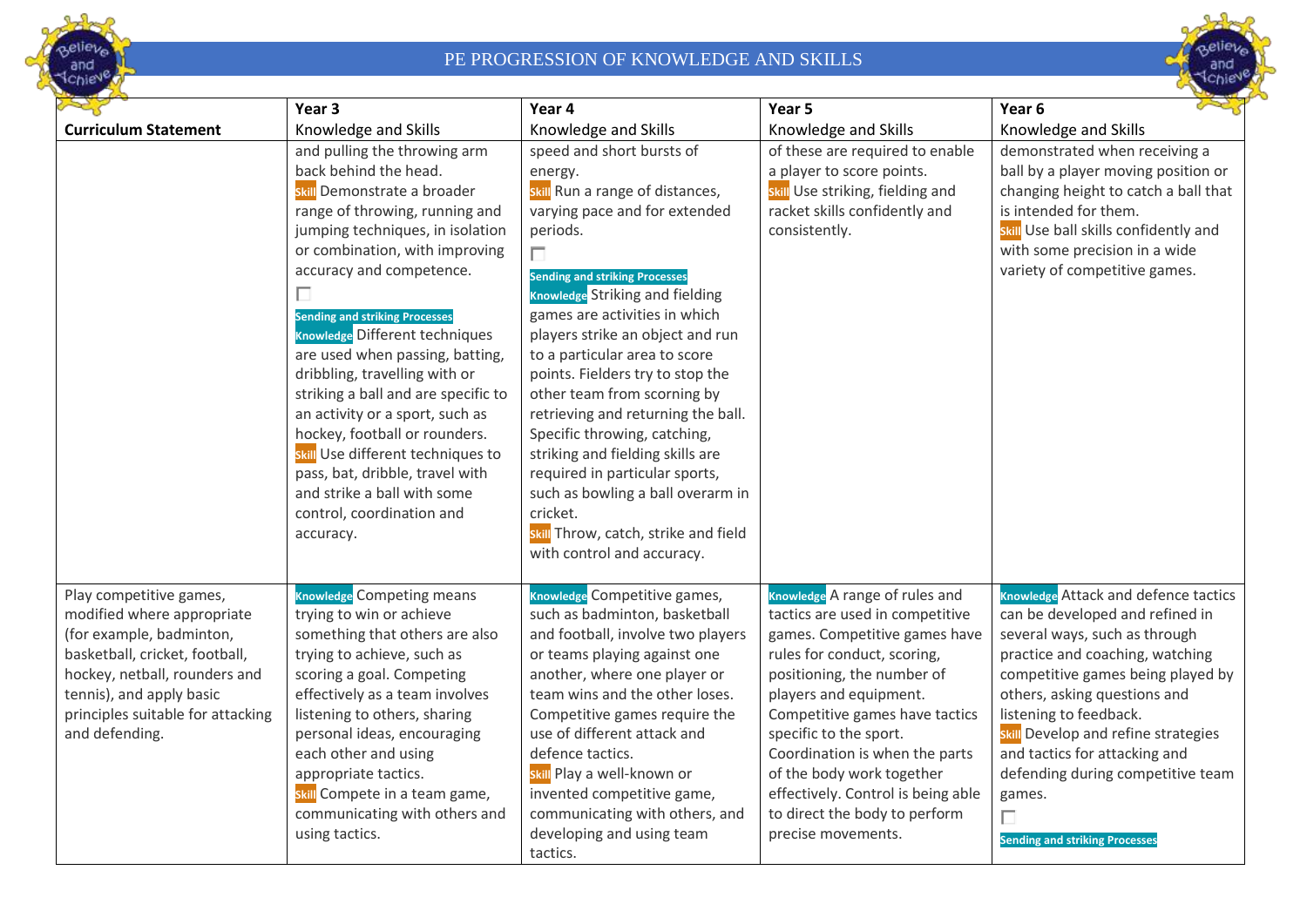



|                                                                                                                         | Year <sub>3</sub>                                                                                                                                                                                                                                                                                                                                                                                                                                                                                                                                                     | Year 4                                                                                                                                                                                                                                                                                                                                                                                                                                                                                                                                                                      | Year 5                                                                                                                                                                                                                                                                                                                                                                                                                                                                                                                                                                | Year <sub>6</sub>                                                                                                                                                                                                                                                                                                                                                                                                                                                                                                                                                                                                           |
|-------------------------------------------------------------------------------------------------------------------------|-----------------------------------------------------------------------------------------------------------------------------------------------------------------------------------------------------------------------------------------------------------------------------------------------------------------------------------------------------------------------------------------------------------------------------------------------------------------------------------------------------------------------------------------------------------------------|-----------------------------------------------------------------------------------------------------------------------------------------------------------------------------------------------------------------------------------------------------------------------------------------------------------------------------------------------------------------------------------------------------------------------------------------------------------------------------------------------------------------------------------------------------------------------------|-----------------------------------------------------------------------------------------------------------------------------------------------------------------------------------------------------------------------------------------------------------------------------------------------------------------------------------------------------------------------------------------------------------------------------------------------------------------------------------------------------------------------------------------------------------------------|-----------------------------------------------------------------------------------------------------------------------------------------------------------------------------------------------------------------------------------------------------------------------------------------------------------------------------------------------------------------------------------------------------------------------------------------------------------------------------------------------------------------------------------------------------------------------------------------------------------------------------|
| <b>Curriculum Statement</b>                                                                                             | Knowledge and Skills                                                                                                                                                                                                                                                                                                                                                                                                                                                                                                                                                  | Knowledge and Skills                                                                                                                                                                                                                                                                                                                                                                                                                                                                                                                                                        | Knowledge and Skills                                                                                                                                                                                                                                                                                                                                                                                                                                                                                                                                                  | Knowledge and Skills                                                                                                                                                                                                                                                                                                                                                                                                                                                                                                                                                                                                        |
|                                                                                                                         |                                                                                                                                                                                                                                                                                                                                                                                                                                                                                                                                                                       |                                                                                                                                                                                                                                                                                                                                                                                                                                                                                                                                                                             | <b>Skill</b> Apply a variety of rules and<br>tactics to play competitive team<br>games with some skill,<br>coordination and control.                                                                                                                                                                                                                                                                                                                                                                                                                                  | Knowledge When engaged in a<br>competitive game that involves<br>sending and receiving a ball, there<br>are some fundamental ball skills<br>and some that are specific to the<br>game. Precision can be<br>demonstrated when sending the<br>ball if it reaches the intended<br>player or target. Precision can be<br>demonstrated when receiving a<br>ball by a player moving position or<br>changing height to catch a ball that<br>is intended for them.<br>skill Use ball skills confidently and<br>with some precision in a wide<br>variety of competitive games.                                                       |
| Develop flexibility, strength,<br>technique, control and balance<br>(for example, through athletics<br>and gymnastics). | Knowledge A range of techniques<br>can be used to throw, run and<br>jump with increasing accuracy<br>and competence. For example,<br>overarm throwing is useful for<br>throwing over long distances<br>and can be improved using a<br>range of techniques, such as<br>standing sideways to the target<br>and pulling the throwing arm<br>back behind the head.<br>skill Demonstrate a broader<br>range of throwing, running and<br>jumping techniques, in isolation<br>or combination, with improving<br>accuracy and competence.<br>П<br><b>Gymnastics Processes</b> | <b>Knowledge Running long distances</b><br>requires endurance (the ability<br>to keep doing something difficult<br>for a long time), stamina (a good<br>level of fitness) and pace-setting<br>(not running too fast too soon).<br>Sprinting requires muscle power,<br>speed and short bursts of<br>energy.<br>skill Run a range of distances,<br>varying pace and for extended<br>periods.<br>$\Box$<br><b>Gymnastics Processes</b><br>Knowledge A fluid gymnastic<br>routine means having smooth<br>links between the movements,<br>actions and balances in a<br>sequence. | Knowledge Power is the amount<br>of force a muscle creates<br>against a resistance. It helps<br>athletes to hit, tackle and<br>throw. Stamina is the physical<br>and mental ability to do<br>something difficult for a long<br>period of time. Power and<br>stamina are developed over<br>time by carrying out regular<br>exercise, which strengthens<br>muscles, increases fitness and<br>can improve skills and<br>techniques.<br>skill Understand how power and<br>stamina are developed and how<br>this improves performance.<br>П<br><b>Gymnastics Processes</b> | Knowledge Control, speed, strength<br>and stamina are skills that can be<br>developed over time through<br>practice and training. By working<br>on these skills, performance in<br>running, jumping and throwing<br>should improve.<br>skill Demonstrate a high level of<br>control, speed, strength and<br>stamina when running, jumping<br>and throwing, in isolation and<br>combination, and suggest ways to<br>improve performance.<br>Knowledge A polished gymnastic<br>routine has been planned and<br>practised. It involves a range of<br>balances and ways to travel, with<br>an emphasis on precision, stability, |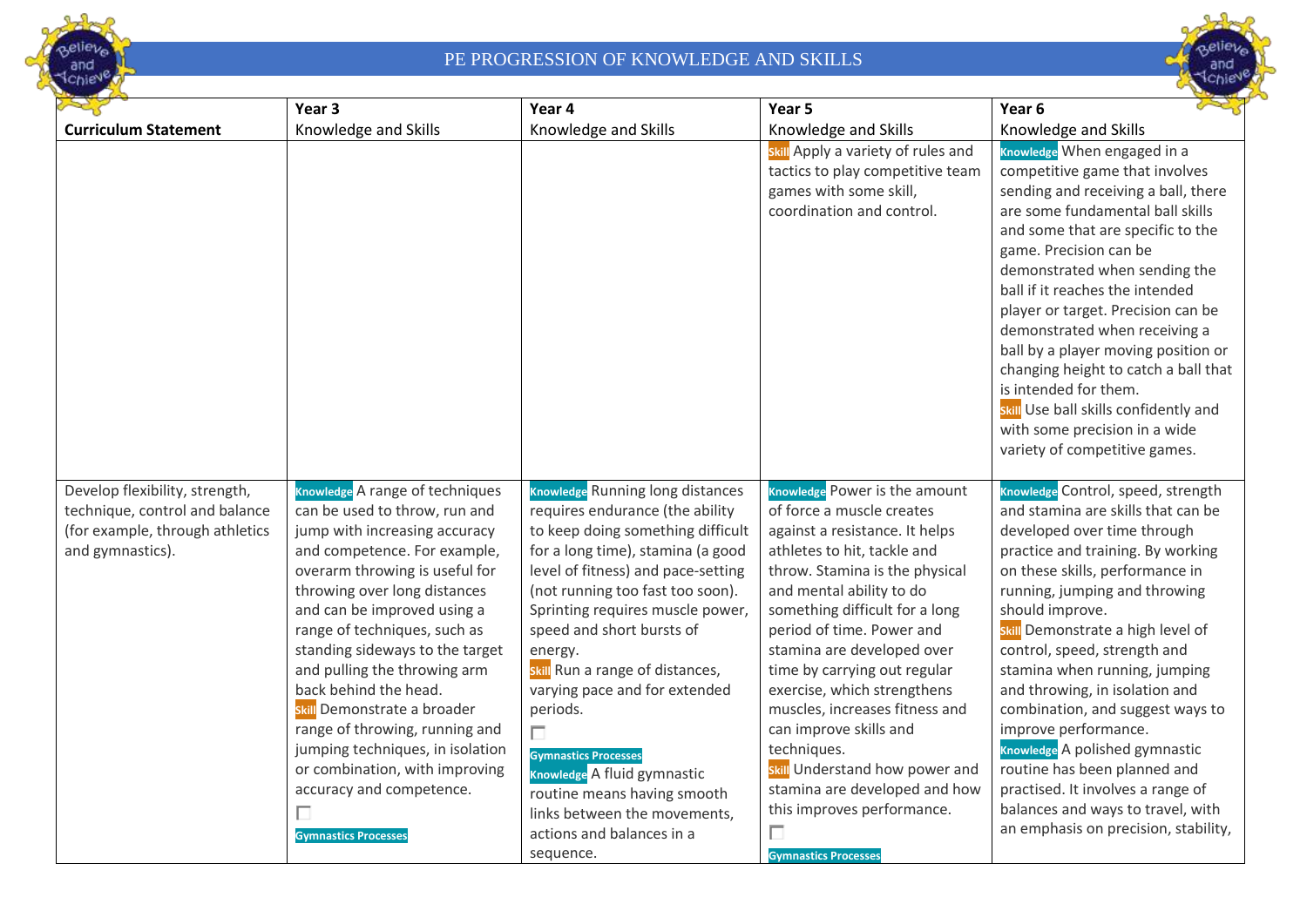



|                                 | Year 3                                | Year 4                                 | Year 5                                | Year <sub>6</sub>                  |
|---------------------------------|---------------------------------------|----------------------------------------|---------------------------------------|------------------------------------|
| <b>Curriculum Statement</b>     | Knowledge and Skills                  | Knowledge and Skills                   | Knowledge and Skills                  | Knowledge and Skills               |
|                                 | Knowledge A gymnastic sequence        | skill Combine movements, actions       | Knowledge A complex gymnastic         | smooth transitions and clear       |
|                                 | can include a number of               | and balances and equipment,            | sequence should include a             | extensions.                        |
|                                 | balances or ways of travelling,       | individually or collaboratively, to    | range of balances and levels,         | skill Plan and perform gymnastic   |
|                                 | performed at different speeds         | create a fluid routine.                | with movements that involve           | sequences, using a wide range of   |
|                                 | and levels. Different levels can      | П                                      | changing speed and direction.         | movements and balances to create   |
|                                 | be created using the body or          | <b>Sending and striking Processes</b>  | skill Create increasingly complex     | a polished routine.                |
|                                 | apparatus, such as benches,           | <b>Knowledge Striking and fielding</b> | sequences, including changes of       |                                    |
|                                 | climbing frames or trestles.          | games are activities in which          | direction, travelling and varying     |                                    |
|                                 | skill Copy, explore and create a      | players strike an object and run       | speeds and levels, showing            |                                    |
|                                 | gymnastic sequence beginning          | to a particular area to score          | good precision, stability,            |                                    |
|                                 | to use flexibility, strength,         | points. Fielders try to stop the       | flexibility, technique and            |                                    |
|                                 | technique and balance.                | other team from scorning by            | strength.                             |                                    |
|                                 | П                                     | retrieving and returning the ball.     | П                                     |                                    |
|                                 | <b>Sending and striking Processes</b> | Specific throwing, catching,           | <b>Sending and striking Processes</b> |                                    |
|                                 | Knowledge Different techniques        | striking and fielding skills are       | Knowledge Striking, fielding and      |                                    |
|                                 | are used when passing, batting,       | required in particular sports,         | racket skills are used when           |                                    |
|                                 | dribbling, travelling with or         | such as bowling a ball overarm in      | playing different sports, such as     |                                    |
|                                 | striking a ball and are specific to   | cricket.                               | tennis, rounders and cricket. All     |                                    |
|                                 | an activity or a sport, such as       | skill Throw, catch, strike and field   | of these are required to enable       |                                    |
|                                 | hockey, football or rounders.         | with control and accuracy.             | a player to score points.             |                                    |
|                                 | skill Use different techniques to     |                                        | skill Use striking, fielding and      |                                    |
|                                 | pass, bat, dribble, travel with       |                                        | racket skills confidently and         |                                    |
|                                 | and strike a ball with some           |                                        | consistently.                         |                                    |
|                                 | control, coordination and             |                                        |                                       |                                    |
|                                 | accuracy.                             |                                        |                                       |                                    |
| Perform dances using a range of | <b>Knowledge Improvising means</b>    | Knowledge Movement patterns can        | Knowledge Improvisation is a          | Knowledge In dance, dynamics means |
| movement patterns.              | making up movements while             | represent an important or              | creative and unplanned                | how the body moves, in terms of    |
|                                 | listening and performing to           | recurring idea called a motif.         | movement or set of movements          | the speed, energy and flow of the  |
|                                 | music. Different pieces of music      | They can be inspired by stimuli,       | that are performed in response        | movement. For example, the         |
|                                 | have different rhythms and            | such as music, a story, theme or       | to a stimulus. Precision means        | dynamics of a dance could be       |
|                                 | create a range of feelings that       | topic.                                 | the movement is accurate and          | described as explosive or jerky.   |
|                                 | can be shown through                  | skill Compare, develop and adapt       | carefully performed. Control          | skill Vary dynamics of movements   |
|                                 | movement.                             | movements and motifs to create         | involves balance and awareness        | or dance, developing actions in    |
|                                 | skill Move in time to music,          | movement patterns in response          | of the space. Fluency means           | time to music with a partner or as |
|                                 | beginning to improvise                | to stimuli.                            | movements flow smoothly.              | a part of a group.                 |
|                                 | movements and motifs that             |                                        |                                       |                                    |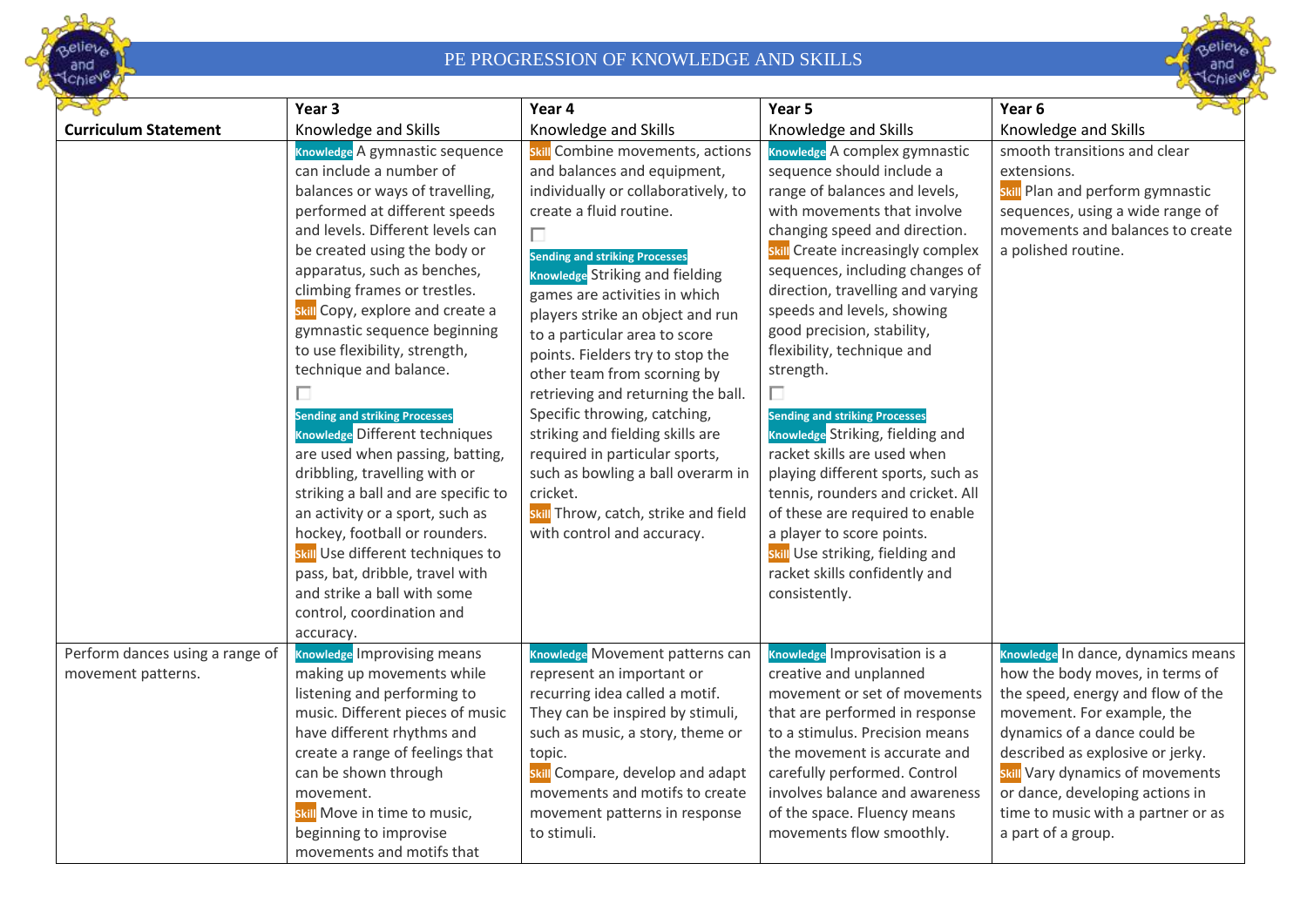



|                                                                                                                    | Year <sub>3</sub>                                                                                                                                                                                                                                                                                                                                                                                  | Year 4                                                                                                                                                                                                                                                                                                                                                                                                                 | Year 5                                                                                                                                                                                                                                                                                                                                                                                                  | Year <sub>6</sub>                                                                                                                                                                                                                                                                                                                                                                                                                                                                                                                                                                                                                                             |
|--------------------------------------------------------------------------------------------------------------------|----------------------------------------------------------------------------------------------------------------------------------------------------------------------------------------------------------------------------------------------------------------------------------------------------------------------------------------------------------------------------------------------------|------------------------------------------------------------------------------------------------------------------------------------------------------------------------------------------------------------------------------------------------------------------------------------------------------------------------------------------------------------------------------------------------------------------------|---------------------------------------------------------------------------------------------------------------------------------------------------------------------------------------------------------------------------------------------------------------------------------------------------------------------------------------------------------------------------------------------------------|---------------------------------------------------------------------------------------------------------------------------------------------------------------------------------------------------------------------------------------------------------------------------------------------------------------------------------------------------------------------------------------------------------------------------------------------------------------------------------------------------------------------------------------------------------------------------------------------------------------------------------------------------------------|
| <b>Curriculum Statement</b>                                                                                        | Knowledge and Skills                                                                                                                                                                                                                                                                                                                                                                               | Knowledge and Skills                                                                                                                                                                                                                                                                                                                                                                                                   | Knowledge and Skills                                                                                                                                                                                                                                                                                                                                                                                    | Knowledge and Skills                                                                                                                                                                                                                                                                                                                                                                                                                                                                                                                                                                                                                                          |
|                                                                                                                    | express the meaning and mood<br>of the piece.                                                                                                                                                                                                                                                                                                                                                      |                                                                                                                                                                                                                                                                                                                                                                                                                        | skill Improvise and move with<br>precision, control and fluency in<br>response to a range of stimuli.                                                                                                                                                                                                                                                                                                   |                                                                                                                                                                                                                                                                                                                                                                                                                                                                                                                                                                                                                                                               |
| Take part in outdoor and<br>adventurous activity challenges<br>both individually and within a<br>team.             | Knowledge Working effectively as<br>a team means working within a<br>group to complete an activity<br>well or achieve a shared goal. It<br>involves following instructions,<br>listening to others, taking turns<br>and using people's strengths to<br>achieve the goal.<br>skill Work outdoors effectively as<br>part of a team to safely navigate<br>familiar places and solve<br>problems.      | Knowledge A challenge is an<br>activity that tests a person's<br>abilities. Challenges can be met<br>using different strategies, such as<br>applying learnt skills or tactics,<br>asking for help, working well<br>with others and listening to and<br>acting upon helpful feedback.<br>skill Respond positively to<br>challenges and other team<br>members, showing the ability to<br>listen to and act on feedback.  | Knowledge Orientating a map is<br>positioning it so that it<br>corresponds to the correct<br>position of north and the land<br>that it represents.<br><b>Skill</b> Plan routes and orientate<br>maps, responding positively to<br>increasing challenges, problems<br>and working as a team.                                                                                                             | Knowledge When engaged in outdoor<br>and adventurous activities, a range<br>of problem-solving and resilience<br>skills can be employed to help<br>complete a task effectively, such as<br>sharing ideas with others and<br>asking questions. Being a good<br>team player means working well<br>with others to achieve a shared<br>goal. It involves various skills, such<br>as valuing the ideas and opinions of<br>others, recognising others'<br>strengths and involving everyone.<br>skill Use and apply strategies for<br>solving problems, listening to<br>others and being a good team<br>player when engaged in outdoor or<br>adventurous activities. |
| Compare their performances<br>with previous ones and<br>demonstrate improvement to<br>achieve their personal best. | Knowledge Spending time<br>practising a technique can lead<br>to improvements. Improving a<br>performance can be described<br>using different vocabulary, such<br>as challenge, technique, power<br>and speed.<br>skill Identify areas for<br>improvement and make<br>suggestions about how to<br>improve performance, using<br>appropriate vocabulary.<br>П<br><b>Data analysis Investigation</b> | Knowledge A skill is a special ability<br>to do something well and is<br>gained through practise and<br>training. There are skills and<br>techniques specific to particular<br>activities or sports. It is<br>important to identify areas of<br>skill that require development to<br>improve performance.<br>skill Reflect on their own and<br>others' skills, identifying and<br>working on areas for<br>improvement. | Knowledge There are a range of<br>tactics, skills and techniques<br>specific to different areas of PE.<br>Strategies that improve<br>performance include working<br>with a coach, watching adults,<br>peer modelling, listening to<br>comments from others and<br>acting upon feedback.<br>skill Comment on tactics,<br>techniques and skills, and learn<br>from others to help improve<br>performance. | Knowledge Performance can be<br>improved by developing<br>observation skills. For example,<br>watching good practice and then<br>noticing and discussing similarities<br>and differences between people's<br>performances is a tool to support<br>improvement.<br>skill Accurately analyse their own<br>and others' performance,<br>commenting on similarities and<br>differences and learning from them<br>to make improvements.                                                                                                                                                                                                                             |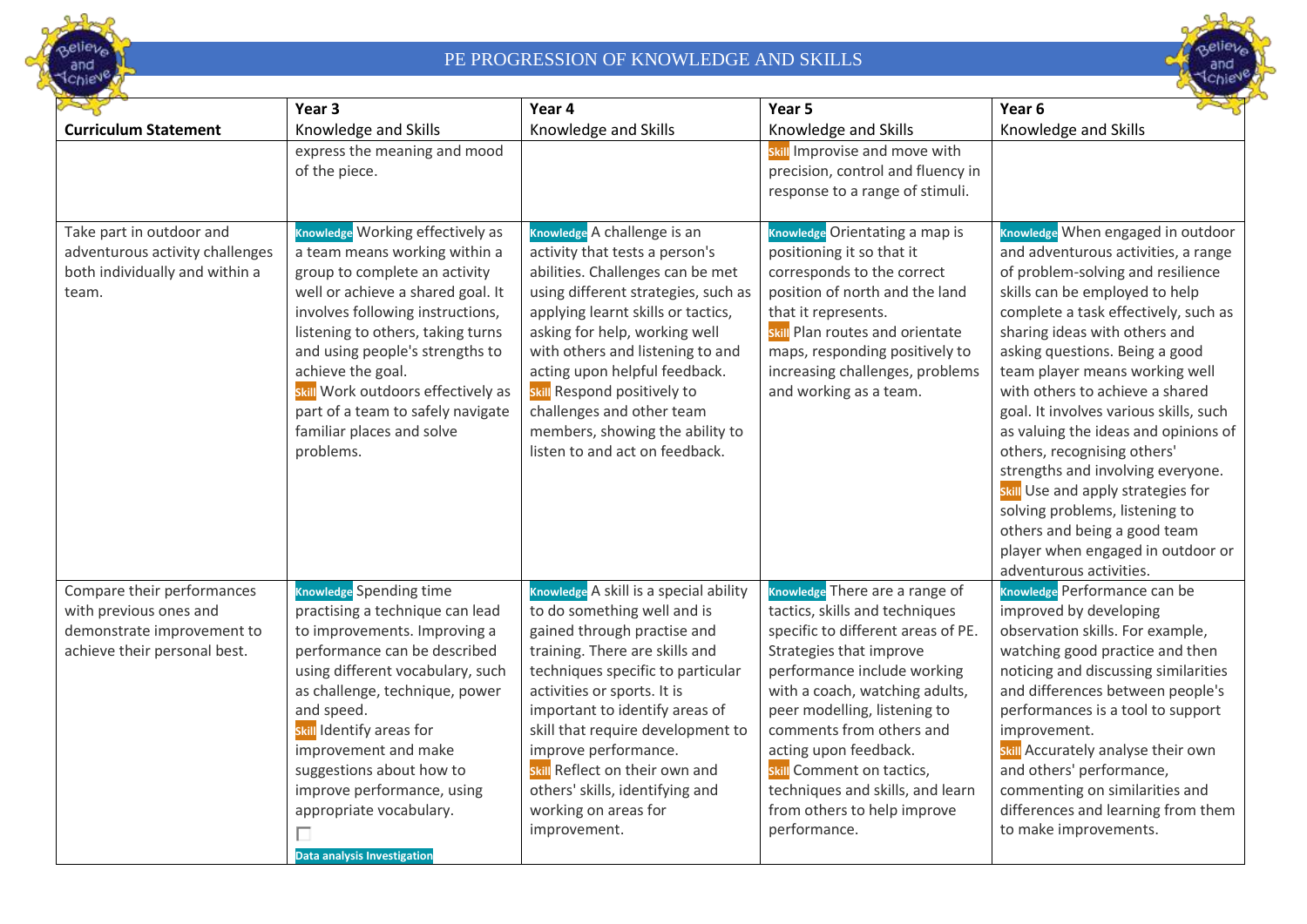



|                             | Year 3                                                                                                                                                                                                                                                                                          | Year 4                                                                                                                                                                                                                                                                              | Year 5                                                                                                                                                                                                                                                                                                                                                                                                                                                                                           | Year 6                                                                                                                                                                                                                                                                                                                                                                                                                                                                                        |
|-----------------------------|-------------------------------------------------------------------------------------------------------------------------------------------------------------------------------------------------------------------------------------------------------------------------------------------------|-------------------------------------------------------------------------------------------------------------------------------------------------------------------------------------------------------------------------------------------------------------------------------------|--------------------------------------------------------------------------------------------------------------------------------------------------------------------------------------------------------------------------------------------------------------------------------------------------------------------------------------------------------------------------------------------------------------------------------------------------------------------------------------------------|-----------------------------------------------------------------------------------------------------------------------------------------------------------------------------------------------------------------------------------------------------------------------------------------------------------------------------------------------------------------------------------------------------------------------------------------------------------------------------------------------|
| <b>Curriculum Statement</b> | Knowledge and Skills                                                                                                                                                                                                                                                                            | Knowledge and Skills                                                                                                                                                                                                                                                                | Knowledge and Skills                                                                                                                                                                                                                                                                                                                                                                                                                                                                             | Knowledge and Skills                                                                                                                                                                                                                                                                                                                                                                                                                                                                          |
|                             | Knowledge A 'personal best' is the<br>fastest time or highest score<br>achieved by an individual in a<br>particular sporting activity. A<br>personal best can be improved<br>over time by practising skills and<br>techniques.<br>skill Explain how a 'personal best'<br>can improve over time. | П<br><b>Data analysis Investigation</b><br>Knowledge Skills can be advanced<br>during training and practise time<br>by changing different variables,<br>such as the equipment, distance,<br>height or technique used.<br>skill Examine how changing<br>variables can refine skills. | Data analysis Investigation<br>Knowledge Performance can be<br>improved over time by<br>practising skills, techniques or<br>tactics and when training by<br>working on endurance, stamina<br>and strength. Many<br>improvements can be recorded<br>using different units, such as<br>time (minutes and seconds) or<br>distance (metres and<br>centimetres) and analysed after<br>each repetition of the activity.<br>skill Estimate and investigate<br>improvements in performance<br>over time. | Data analysis Investigation<br>Knowledge PE data should show<br>improvement over time. Training<br>improves endurance, strength and<br>stamina. Practice refines skills,<br>techniques and tactics. Sometimes,<br>data may indicate no improvement<br>and this can be due to specific<br>factors, such as illness or injury,<br>which have affected the outcome.<br>skill Analyse the outcomes of a<br>range of collected PE data and<br>suggest factors that have<br>influenced the results. |